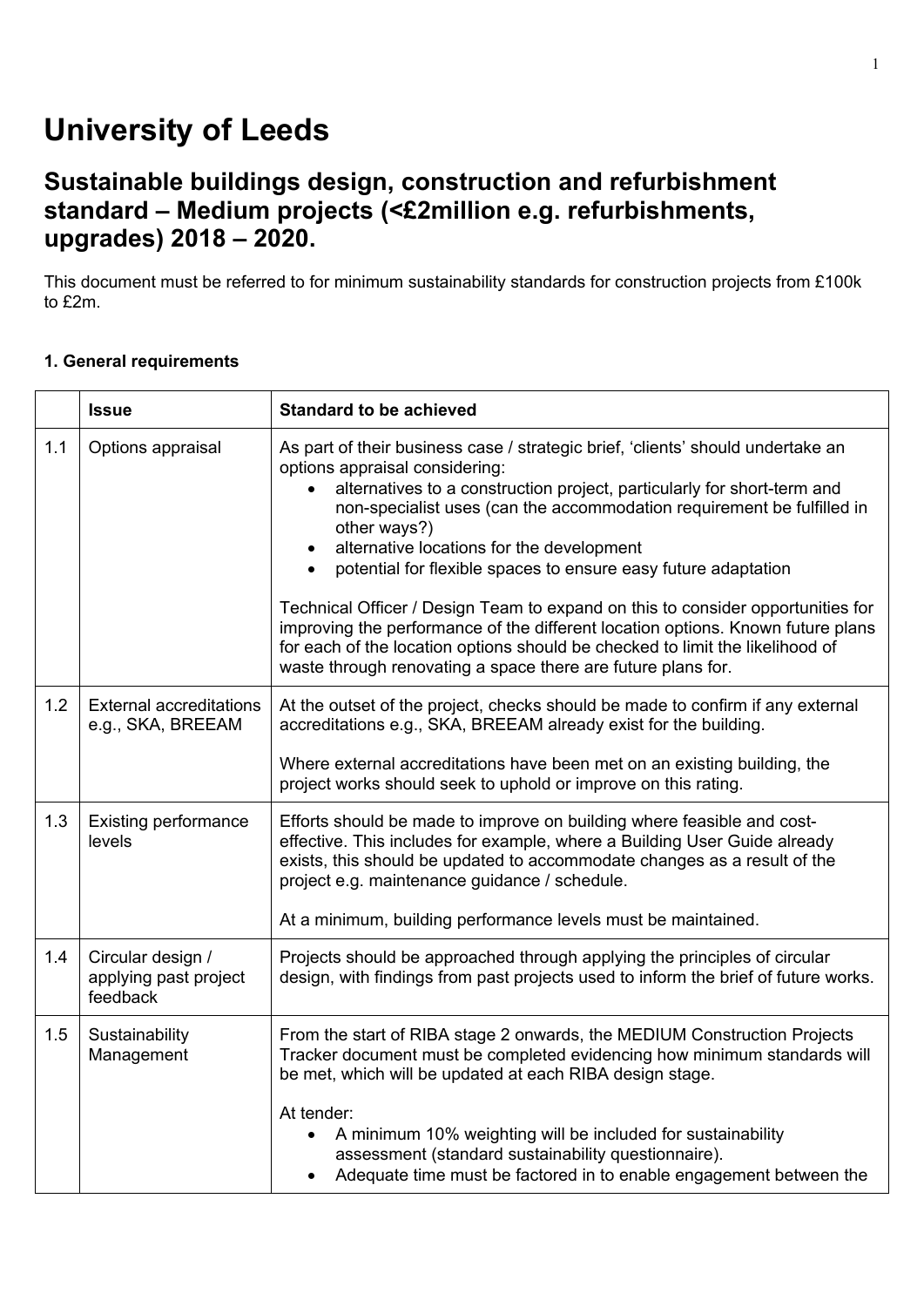|     |                       | Design Team and Sustainability Service during the design phase.<br>Any unique risks / opportunities should be flagged by the Design Team<br>to the Sustainability Service in sufficient time for the Sustainability<br>Service to develop tender questions and provide advice.<br>An up-to-date copy of the tracker document must be provided to the<br>$\bullet$<br>Sustainability Service & Estates Engineering pre-ITT and will be<br>included as part of the ITT documentation<br>The sustainability standards set within the tracker document will be<br>mandatory within the contract.<br>At contract award the contractor will take responsibility for updating the tracker<br>document & evidencing that minimum standards have been met or exceeded at<br>project hand-over. |
|-----|-----------------------|---------------------------------------------------------------------------------------------------------------------------------------------------------------------------------------------------------------------------------------------------------------------------------------------------------------------------------------------------------------------------------------------------------------------------------------------------------------------------------------------------------------------------------------------------------------------------------------------------------------------------------------------------------------------------------------------------------------------------------------------------------------------------------------|
|     |                       | Main Sustainability contact: James Dixon-Gough <i>j.dixon-</i><br>gough@leeds.ac.uk<br>Main Design Team contact: Chris Wade C.A. Wade@leeds.ac.uk                                                                                                                                                                                                                                                                                                                                                                                                                                                                                                                                                                                                                                     |
| 1.6 | Quality assurance     | It is recognised that there will not be a Clerk of Works role on every project.<br>Therefore there is a need for quality control throughout the project and on<br>completion to be checked and assured by the Project Manager and Design<br>Team.                                                                                                                                                                                                                                                                                                                                                                                                                                                                                                                                     |
| 1.7 | Variations            | Any variations, Bill of Amendments items or proposals put forwards by the<br>contractor for Equal / Approved variations must adhere to the sustainability<br>standards of the originally specified items (or follow the same assessment<br>procedure for variations introducing new items to a project).<br>While variations during a project are discouraged for contractual reasons,<br>where they are necessary they should be used as an opportunity to assess<br>options with improved sustainability credentials.                                                                                                                                                                                                                                                               |
| 1.8 | Inclusion in contract | In accordance with the agreed terms of Contract, the Contractor shall be<br>required to fully meet these standards as set out in the Works<br>Information/Employers Requirements documentation and provide adequate<br>proof of meeting the energy and performance standards as agreed. Failure to<br>do so shall be deemed as incomplete works.                                                                                                                                                                                                                                                                                                                                                                                                                                      |
|     |                       | Should there be no value stated for full compliance with the agreed standards<br>within the Activity Schedule/Contract Sum retention shall not be released<br>against the value of work done and shall be withheld until the standards are<br>achieved. (If the University has to pre-occupy the relevant premises for<br>business continuity purposes this will not absolve the contractor from the<br>requirement).                                                                                                                                                                                                                                                                                                                                                                 |

| Document ID | <b>Version</b> | Issue Date                                 | <b>Current Date/Time</b> | Current User | <b>Review Date</b> | Approve Date | Approved by  |
|-------------|----------------|--------------------------------------------|--------------------------|--------------|--------------------|--------------|--------------|
| 10565       |                | 03 Oct 2018                                | 28 Jul 2021 14:50        | John Moore   | 28 Jul 2022        | 19 Sep 2018  | James Dixon- |
|             |                |                                            |                          |              |                    | 08:44        | Gough        |
| Title       |                | Sustainable Construction Standard - Medium |                          |              | <b>Owner Name</b>  | John Moore   |              |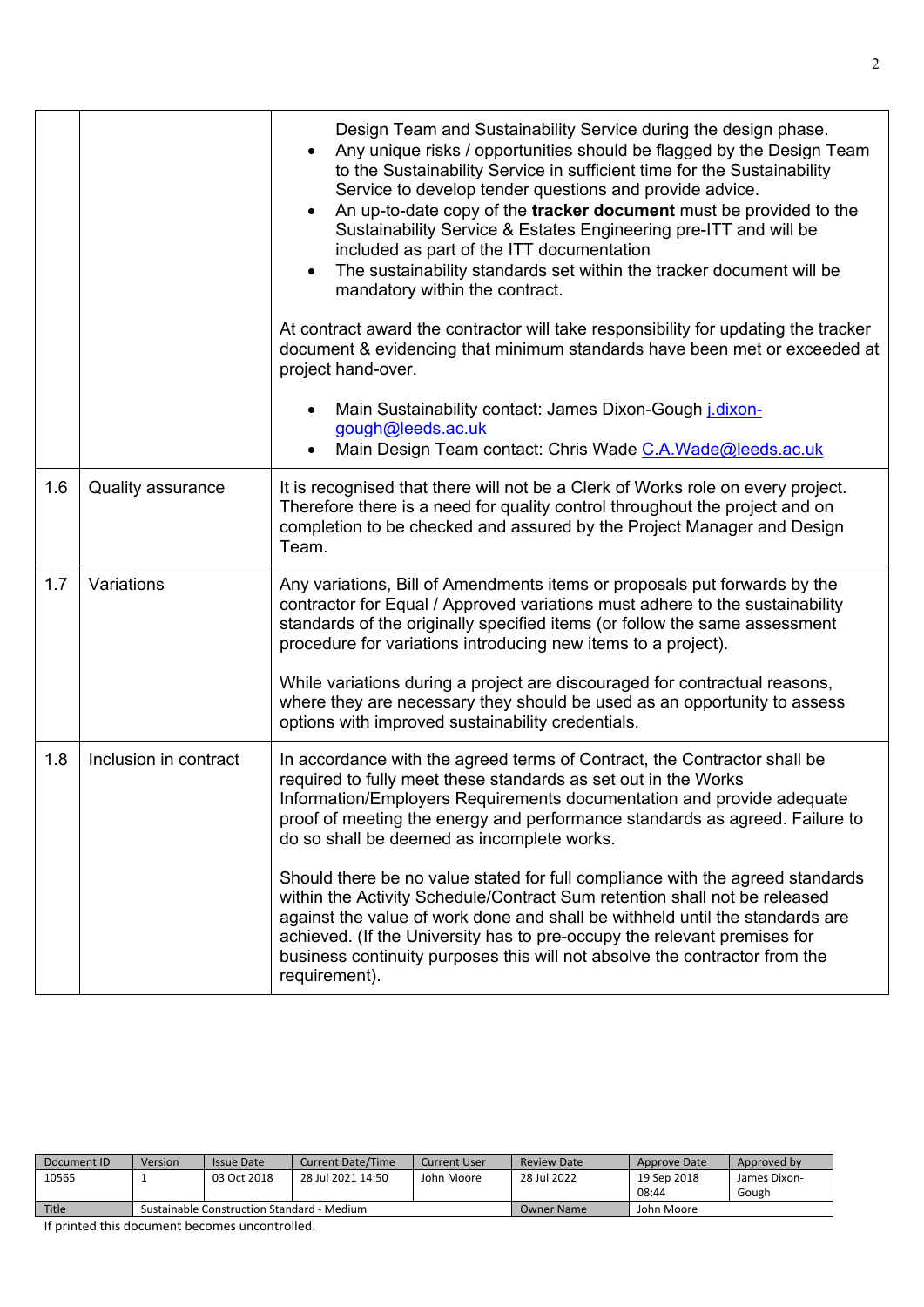### **2. Energy efficiency and climate change mitigation**

|             | <b>Issue</b>                               | <b>Standard to be achieved</b>                                                                                                                                                                                                                                                                                                                                                                                                                                                                                                                                                                                                                                                                                                                                                                                                                                                                        |                    |                     |              |  |  |  |  |
|-------------|--------------------------------------------|-------------------------------------------------------------------------------------------------------------------------------------------------------------------------------------------------------------------------------------------------------------------------------------------------------------------------------------------------------------------------------------------------------------------------------------------------------------------------------------------------------------------------------------------------------------------------------------------------------------------------------------------------------------------------------------------------------------------------------------------------------------------------------------------------------------------------------------------------------------------------------------------------------|--------------------|---------------------|--------------|--|--|--|--|
| 2.1         | New build / extension                      | Passive techniques such as exposed thermal mass, solar shading and night<br>time cooling should be used to avoid A/C, with emphasis on natural ventilation.<br>The following minimum U values shall be used:<br>Roof: 0.10<br>$\bullet$<br>Windows: Ug 1.2<br>Floors: 0.10<br><b>Walls: 0.10</b><br>In addition M&E building services shall follow minimum Estates energy<br>efficiency specifications for lighting and building services and design strategy<br>will be reviewed by the Energy team.<br>The build / extension shall target the following energy / carbon standards:<br>40kWh/m <sup>2</sup> /yr & 15kgCO2/m2.                                                                                                                                                                                                                                                                        |                    |                     |              |  |  |  |  |
| 2.2         | Full refurbishment                         | Passive techniques such as exposed thermal mass, solar shading and night<br>time cooling should be used to avoid A/C, with emphasis on natural ventilation.<br>U values shall be 20% improvement above Building Regulations where<br>Building Regulations Part L apply.<br>In addition M&E building services shall follow minimum energy efficiency<br>specifications:<br><b>Comfort Cooling Systems Guidance Note</b><br><b>Space Temperature Policy</b><br><b>Lighting Policy</b><br>Target EPC B.<br>The design strategy will be reviewed by the Energy Team.                                                                                                                                                                                                                                                                                                                                      |                    |                     |              |  |  |  |  |
| 2.3         | Partial refurbishment /<br>Fit out         | Advice must be sought from the Energy Team.<br>The following thresholds should be met where applicable to the works:<br>Fabric U value: 20% above Part L requirements<br>Windows / glazing: Double glazing (or secondary glazing). Draft<br>proofing completed if required.<br>Lighting: LED lighting installed (fittings to meet lighting policy guidance)<br>Heating systems: If not connected to steam works low carbon<br>assessment completed for heat-pumps and / or other low carbon<br>options. High efficiency condenser boiler installed if not possible.<br>Ventilation & LEV systems: Natural ventilation/low energy solutions<br>should be specified wherever feasible further guidance can be found in<br>University of Leeds publications "Fume Cupboard Technical Brief<br>Selection, Design and Installation" and "Comfort Cooling Systems<br>Selection and Control - Guidance Note" |                    |                     |              |  |  |  |  |
| Document ID | Version<br><b>Issue Date</b>               | <b>Current Date/Time</b><br><b>Current User</b>                                                                                                                                                                                                                                                                                                                                                                                                                                                                                                                                                                                                                                                                                                                                                                                                                                                       | <b>Review Date</b> | <b>Approve Date</b> | Approved by  |  |  |  |  |
| 10565       | 1<br>03 Oct 2018                           | 28 Jul 2021 14:50<br>John Moore                                                                                                                                                                                                                                                                                                                                                                                                                                                                                                                                                                                                                                                                                                                                                                                                                                                                       | 28 Jul 2022        | 19 Sep 2018         | James Dixon- |  |  |  |  |
| Title       | Sustainable Construction Standard - Medium |                                                                                                                                                                                                                                                                                                                                                                                                                                                                                                                                                                                                                                                                                                                                                                                                                                                                                                       | <b>Owner Name</b>  | 08:44<br>John Moore | Gough        |  |  |  |  |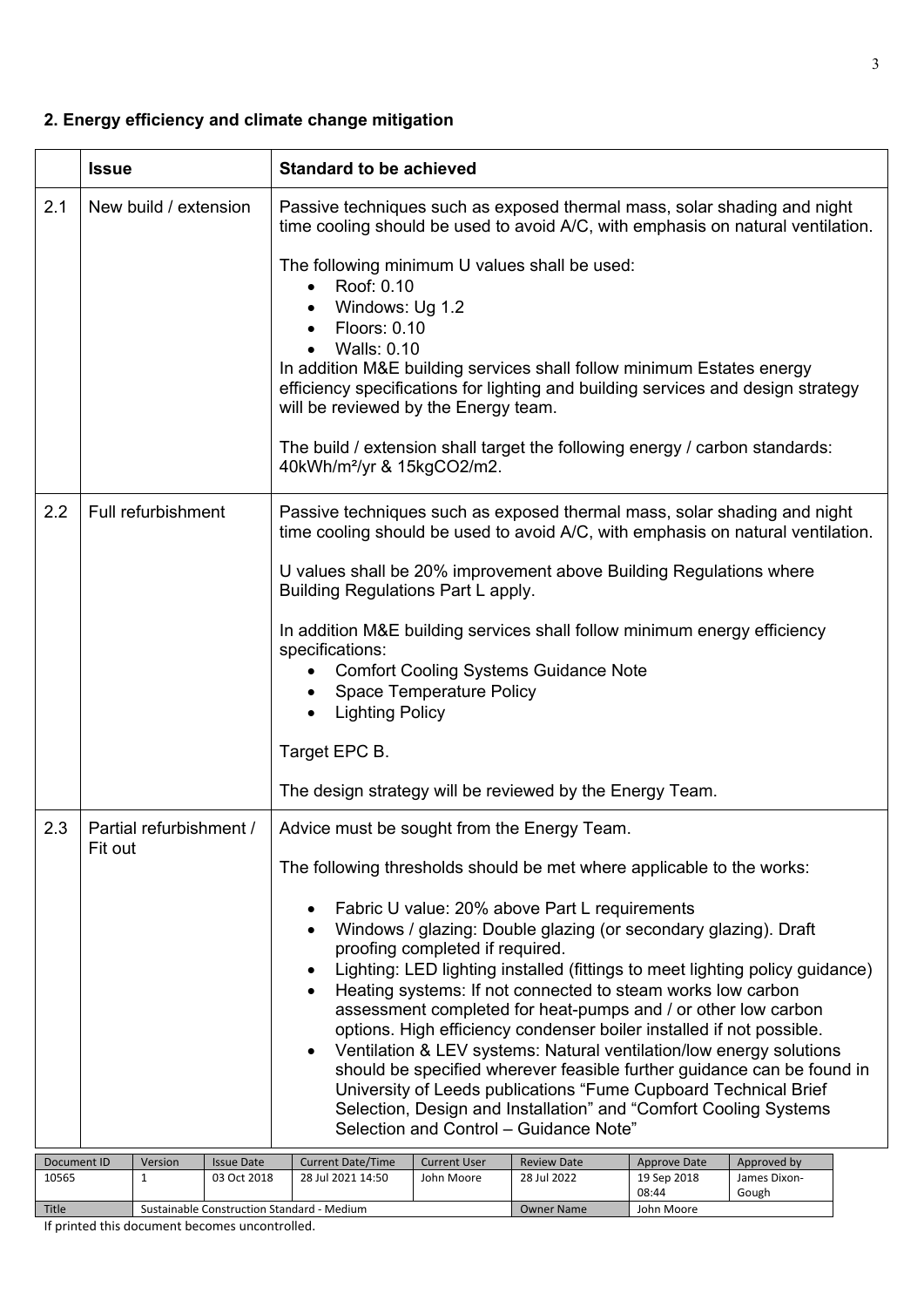|     |                        | Any equipment purchased as part of the project or move should be high<br>efficiency e.g. fridge A+++.<br>The user or building demand for electronic display equipment used for<br>promotion / communication purposes should carefully considered to reduce<br>energy and associated resource impacts. |
|-----|------------------------|-------------------------------------------------------------------------------------------------------------------------------------------------------------------------------------------------------------------------------------------------------------------------------------------------------|
|     |                        |                                                                                                                                                                                                                                                                                                       |
|     |                        |                                                                                                                                                                                                                                                                                                       |
|     |                        |                                                                                                                                                                                                                                                                                                       |
|     |                        | design phase as possible in order to inform purchasing decisions.                                                                                                                                                                                                                                     |
|     |                        | Responsibility for FFE should be referenced in the Tracker as early on in the                                                                                                                                                                                                                         |
|     |                        | reducing plug in process load. Items such as personal fridges, kettles, printers,<br>electric heaters and personal A/C must not be moved into a newly refurbished<br>building.                                                                                                                        |
|     |                        | There is an expectation that future occupants will support low carbon design by                                                                                                                                                                                                                       |
|     | (client expectations)  | they discuss this with the Design Team and Sustainability Service to identify<br>ways of including appropriate communal services within their building(s) and<br>assess incorporation in to the design.                                                                                               |
| 2.7 | Process & plug in load | There is an obligation on the part of the 'client' commissioning a project that                                                                                                                                                                                                                       |
| 2.6 | <b>Embodied carbon</b> | Specifications should consider carbon embodied through both manufacture and<br>transport of materials using RICS assessment methodology.                                                                                                                                                              |
|     |                        | Any derogation from this must be approved by Director of Sustainability,<br>Deputy Director of Operations & Deputy Director of Development.                                                                                                                                                           |
| 2.5 | Air-conditioning       | A/C will not be allowed in office spaces. Where cooling is required<br>Monodraught or similar systems should be used in preference.                                                                                                                                                                   |
|     |                        | Opportunities to improve air-tightness must be reviewed & included in the<br>specification where feasible.                                                                                                                                                                                            |
|     |                        | Improvements beyond this minimum standard should be considered.<br>For refurbishments / fit-outs:                                                                                                                                                                                                     |
|     |                        | For new buildings:<br>The amount of air leakage shall be minimised to be below 3 $m^3/hr/m^2$ @50Pa to<br>reduce the building heating / cooling loads as per best practice in CIBSE TM23.                                                                                                             |
| 2.4 | Air tightness          | An air tightness review is required on all developments, in which opportunities<br>for additional improvements should be sought.                                                                                                                                                                      |
|     |                        | Any derogations must be discussed with the Engineering / Energy Team with<br>justification referenced in the Tracker.                                                                                                                                                                                 |
|     |                        | Cooling: See air-conditioning section.                                                                                                                                                                                                                                                                |

| Document ID  | Version                                    | <b>Issue Date</b> | <b>Current Date/Time</b> | <b>Current User</b> | <b>Review Date</b> | Approve Date | Approved by  |
|--------------|--------------------------------------------|-------------------|--------------------------|---------------------|--------------------|--------------|--------------|
| 10565        |                                            | 03 Oct 2018       | 28 Jul 2021 14:50        | John Moore          | 28 Jul 2022        | 19 Sep 2018  | James Dixon- |
|              |                                            |                   |                          |                     |                    | 08:44        | Gough        |
| <b>Title</b> | Sustainable Construction Standard - Medium |                   |                          |                     | <b>Owner Name</b>  | John Moore   |              |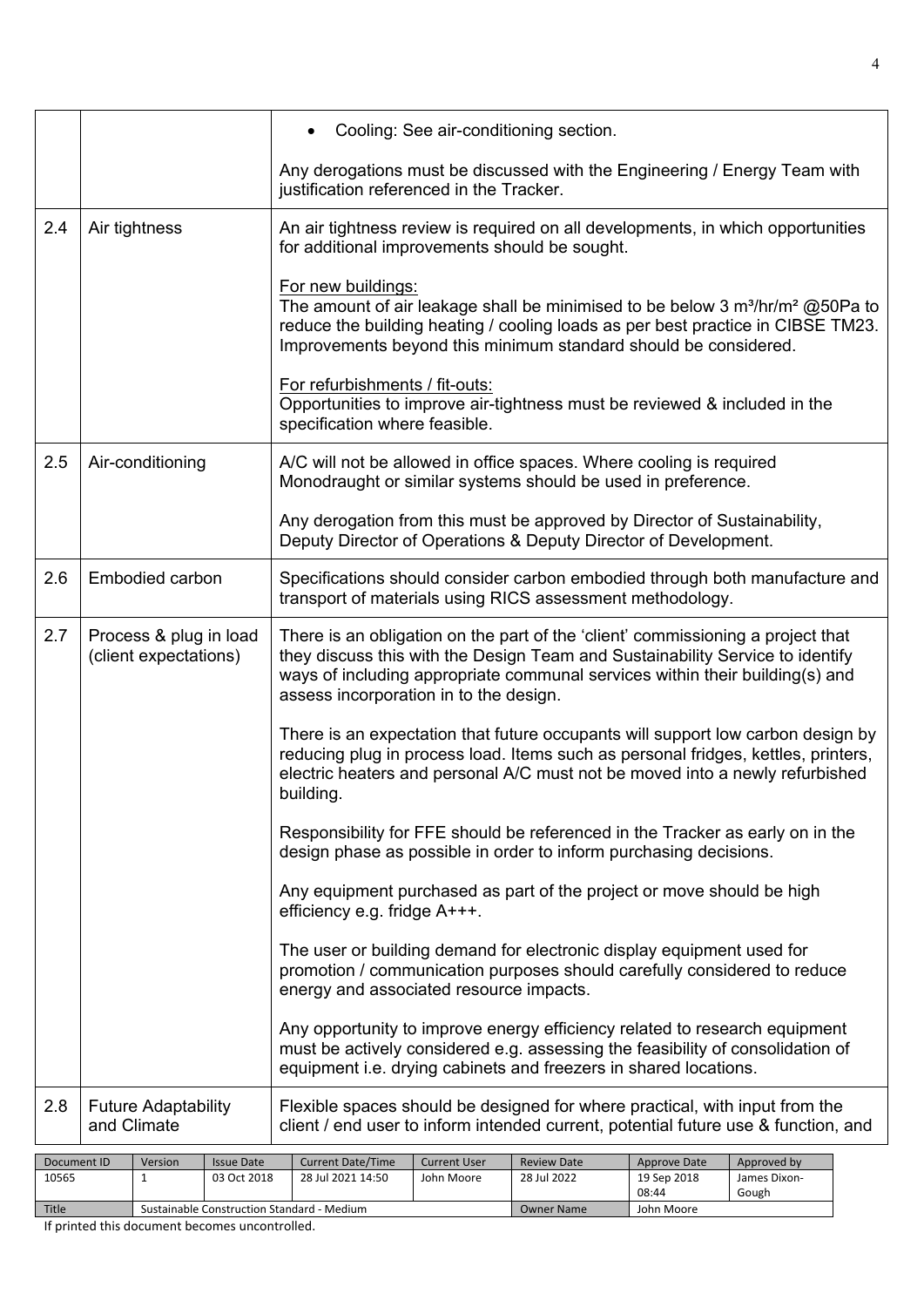| Resilience | end of life solutions.                                                                                                                                                                                                                                        |
|------------|---------------------------------------------------------------------------------------------------------------------------------------------------------------------------------------------------------------------------------------------------------------|
|            | New build only - Where applicable, a 20% increase in service riser capacity /<br>provision of larger ventilation ducts / potential for retrofitted air conditioning<br>should be factored into the design to account for future increases in<br>requirements. |
|            | Resilience to temperature fluctuations, flooding and the projected increase of<br>other extreme weather events should be factored into the design where<br>feasible e.g. choice of materials, orientation, access levels.                                     |

#### **3. Sustainable use of Water**

|     | <b>Issue</b>                         | <b>Standard to be Achieved</b>                                                                                                                                                                                                                                                                                                                                                                                                   |
|-----|--------------------------------------|----------------------------------------------------------------------------------------------------------------------------------------------------------------------------------------------------------------------------------------------------------------------------------------------------------------------------------------------------------------------------------------------------------------------------------|
| 3.1 | <b>Improving Water</b><br>Efficiency | Designer/contractor must adhere to University Water Standards / guidance.<br>This is to be achieved through the use of:<br>Low flush WCs<br>Non Concussive (timed self-closing) low flow taps<br>Automatic flow regulators and the design of systems etc.                                                                                                                                                                        |
| 3.2 | Landscaping<br>permeability          | Landscaping should be designed to reduce surface water run-off & maximise<br>green infrastructure, with the aim to reduce surface water run-off.<br>Opportunities for rainwater harvesting should be considered where appropriate.<br>SUDs are to be considered where drainage has been altered as a result of the<br>development.<br>The design intent of existing SUDs are to be maintained as a result of the<br>development. |

| <b>Version</b> | Issue Date  | <b>Current Date/Time</b> | <b>Current User</b>                        | <b>Review Date</b> | Approve Date | Approved by  |
|----------------|-------------|--------------------------|--------------------------------------------|--------------------|--------------|--------------|
|                | 03 Oct 2018 | 28 Jul 2021 14:50        | John Moore                                 | 28 Jul 2022        | 19 Sep 2018  | James Dixon- |
|                |             |                          |                                            |                    | 08:44        | Gough        |
|                |             |                          | Owner Name                                 | John Moore         |              |              |
|                |             |                          | Sustainable Construction Standard - Medium |                    |              |              |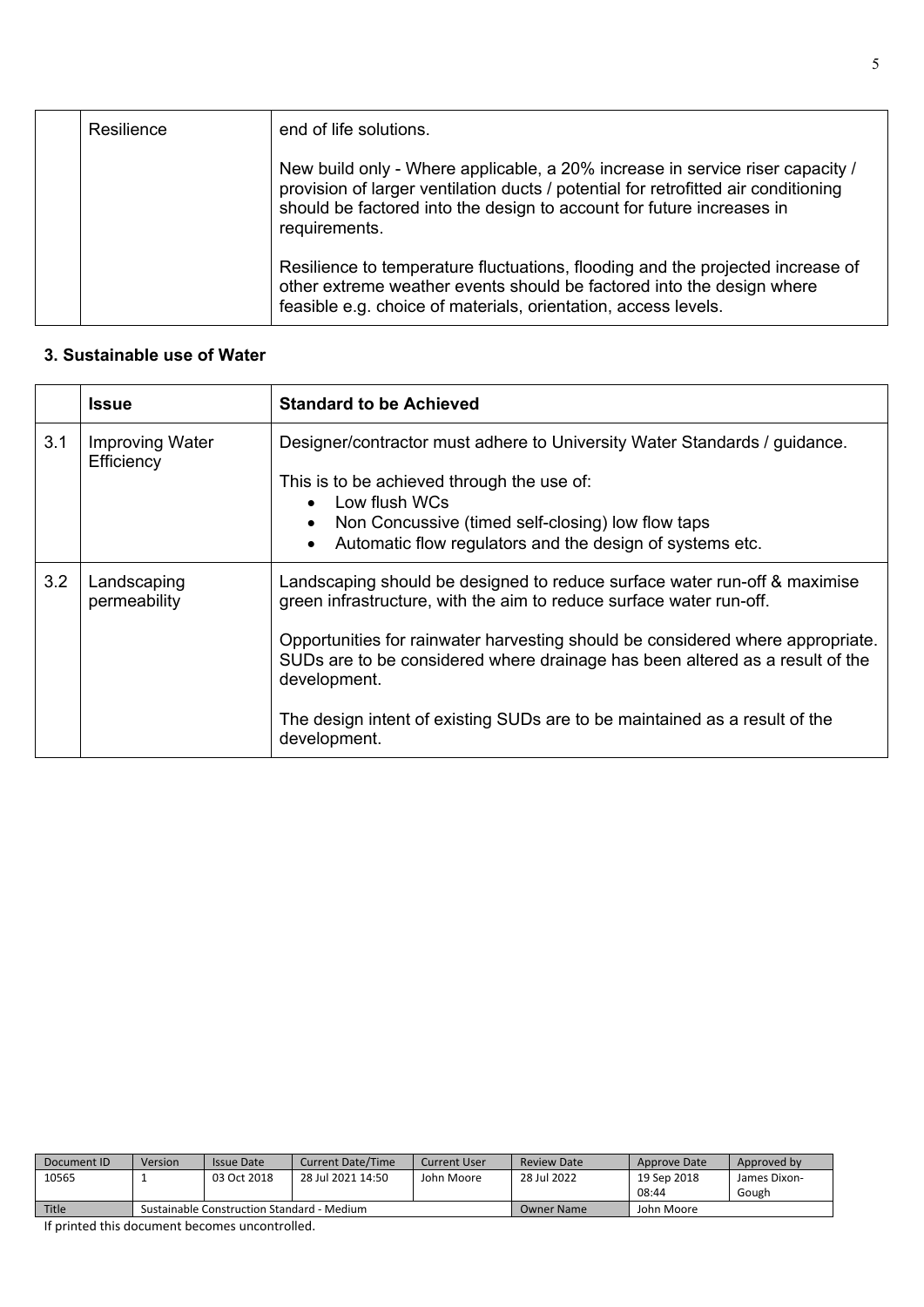### **4. Minimise use of materials and optimise sustainable sourcing / opportunities for re-use**

|     | <b>Issue</b>                                  | <b>Standard to be achieved</b>                                                                                                                                                                                                                                                                                                                                                                                                                                                                                                                                                                                                                                                                          |
|-----|-----------------------------------------------|---------------------------------------------------------------------------------------------------------------------------------------------------------------------------------------------------------------------------------------------------------------------------------------------------------------------------------------------------------------------------------------------------------------------------------------------------------------------------------------------------------------------------------------------------------------------------------------------------------------------------------------------------------------------------------------------------------|
| 4.1 | Designing out waste                           | Opportunities to ensure the efficient use of materials and designing out waste -<br>e.g. through modular design or with reference to other concurrent projects -<br>should be sought at every stage of the project and captured in the tracker.                                                                                                                                                                                                                                                                                                                                                                                                                                                         |
| 4.2 | Re-use of materials                           | The designer/contractor must look for opportunities to re-use within the<br>development and/or at other locations on campus (e.g. doors, furniture, paint)<br>and report on progress in the tracker document.                                                                                                                                                                                                                                                                                                                                                                                                                                                                                           |
|     |                                               | Opportunities may include using:<br>Reuse: https://reuse.leeds.ac.uk/ - available or wanted items for re-use<br>on campus<br>Approved University of Leeds re-use contractors (contact Mike<br>Howroyd: M.A.Howroyd@leeds.ac.uk / T: 0113 34 37375) - available or<br>wanted items for re-use and/or storage of storage.                                                                                                                                                                                                                                                                                                                                                                                 |
| 4.3 | <b>Recycled Content</b>                       | Opportunities to specify materials with recycled content should be sought<br>where practical, drawing on learnings from previous projects. The design team<br>is expected to highlight materials in the specification where recycled content<br>options should be considered, and to record in the tracker materials that are<br>confirmed to contain recycled content.                                                                                                                                                                                                                                                                                                                                 |
|     |                                               | This can include:<br>Any aggregate used within the site<br><b>Building blocks</b><br>Recycled content within Cement<br>$\bullet$<br>Fixtures & fittings including carpet<br>Plasterboard or equivalent<br>$\bullet$<br>Furniture (client liaison may be required to assess recycled material<br>options in the context of their requirements)<br><b>Steel Beams</b>                                                                                                                                                                                                                                                                                                                                     |
| 4.4 | Sourcing of Basic<br><b>Building elements</b> | Where appropriate, the main elements of the building must obtain an A rating<br>from the Green Guide to Specification and this should be referenced in the<br>tender documentation and specification.<br>The Green Guide to Specification can be accessed online here:<br>https://www.bre.co.uk/greenguide/podpage.jsp?id=2126<br>All timber must by FSC or equivalent certified.<br>Quarried materials (e.g. stone, concrete etc.) will be certified to BES 6001.<br>By RIBA stage 2, the tracker should reference the status of basic building<br>element sourcing, detailing the materials where the above standards are<br>specified and those where there may be opportunities to explore further. |
|     |                                               | By RIBA stage 3 there must be a detailed response in the tracker on how this                                                                                                                                                                                                                                                                                                                                                                                                                                                                                                                                                                                                                            |

| Version | Issue Date  | <b>Current Date/Time</b> | <b>Current User</b>                        | Review Date | Approve Date | Approved by  |
|---------|-------------|--------------------------|--------------------------------------------|-------------|--------------|--------------|
|         | 03 Oct 2018 | 28 Jul 2021 14:50        | John Moore                                 | 28 Jul 2022 | 19 Sep 2018  | James Dixon- |
|         |             |                          |                                            |             |              | Gough        |
|         |             |                          | <b>Owner Name</b>                          | John Moore  |              |              |
|         |             |                          | Sustainable Construction Standard - Medium |             |              | 08:44        |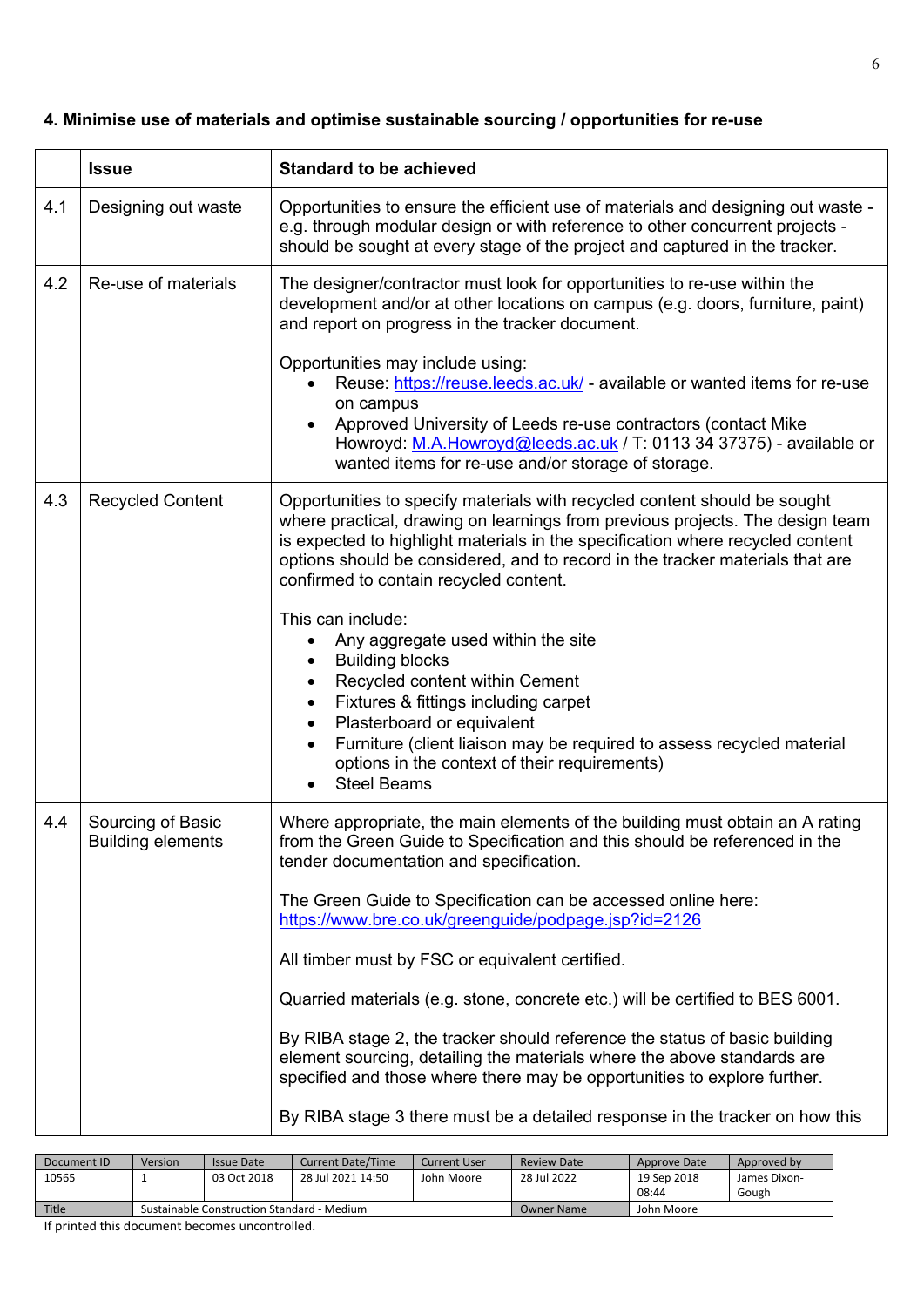|     |                                                                    | requirement is being met.                                                                                                                                                                                                                                                                                                                                                                                                                                                                                                                                                                                                                                                                                                                                                            |
|-----|--------------------------------------------------------------------|--------------------------------------------------------------------------------------------------------------------------------------------------------------------------------------------------------------------------------------------------------------------------------------------------------------------------------------------------------------------------------------------------------------------------------------------------------------------------------------------------------------------------------------------------------------------------------------------------------------------------------------------------------------------------------------------------------------------------------------------------------------------------------------|
| 4.5 | Sourcing of Secondary<br><b>Building and Finishing</b><br>Elements | The majority of materials in the secondary building and finishing elements shall<br>be responsibly sourced. This should be referenced in the tender documentation<br>and specification.                                                                                                                                                                                                                                                                                                                                                                                                                                                                                                                                                                                              |
|     |                                                                    | This means:<br>Low and VOC free products<br>All timber must be FSC or equivalent certified<br>Made of recycled materials where appropriate (design team to highlight<br>& specify elements that should include recycled content)<br>Consideration of future re-use or recycling of materials and avoiding<br>use of composite materials<br>Materials are EMS certified (ISO14001, EMAS) for their manufacture<br>and key supply base<br>By RIBA stage 2, the tracker should reference the status of secondary building<br>element sourcing, detailing the materials where the above standards are<br>specified and those where there may be opportunities to explore further.<br>By stage 3 there must be a detailed response in the tracker on how this<br>requirement is being met |
| 4.6 | <b>Toxic materials</b>                                             | Avoid specifying materials with a known potential for pollution either in<br>manufacture or use (an example of the latter being the potential for timber<br>protection chemicals to leach).                                                                                                                                                                                                                                                                                                                                                                                                                                                                                                                                                                                          |

### **5. Enhancing connectivity and sustainable transport**

|     | <b>Issue</b>                    | Standard to be achieved, where relevant                                                                                                                                                         |
|-----|---------------------------------|-------------------------------------------------------------------------------------------------------------------------------------------------------------------------------------------------|
| 5.1 | <b>Travel Plan</b>              | The Design Team must refer to University Travel Plan and ensure that it meets<br>its key objectives, as well as any additional planning-obligated travel plan<br>stipulations.                  |
|     |                                 | The Sustainability Service must be contacted at beginning of the project to<br>assess the impact and opportunities arising from any change in use and/or<br>change in number of building users. |
| 5.2 | Reducing the Need for<br>Travel | Dependent on the nature and scale of works, opportunities for the integration<br>of video-conferencing facilities and appropriate cabling requirements should be<br>considered.                 |
|     |                                 | Any existing facilities for video-conferencing should be maintained or improved<br>upon unless a change in use dictates otherwise.                                                              |

| Document ID | <b>Version</b> | Issue Date                                 | <b>Current Date/Time</b> | Current User | <b>Review Date</b> | Approve Date | Approved by  |
|-------------|----------------|--------------------------------------------|--------------------------|--------------|--------------------|--------------|--------------|
| 10565       |                | 03 Oct 2018                                | 28 Jul 2021 14:50        | John Moore   | 28 Jul 2022        | 19 Sep 2018  | James Dixon- |
|             |                |                                            |                          |              |                    | 08:44        | Gough        |
| Title       |                | Sustainable Construction Standard - Medium |                          | Owner Name   | John Moore         |              |              |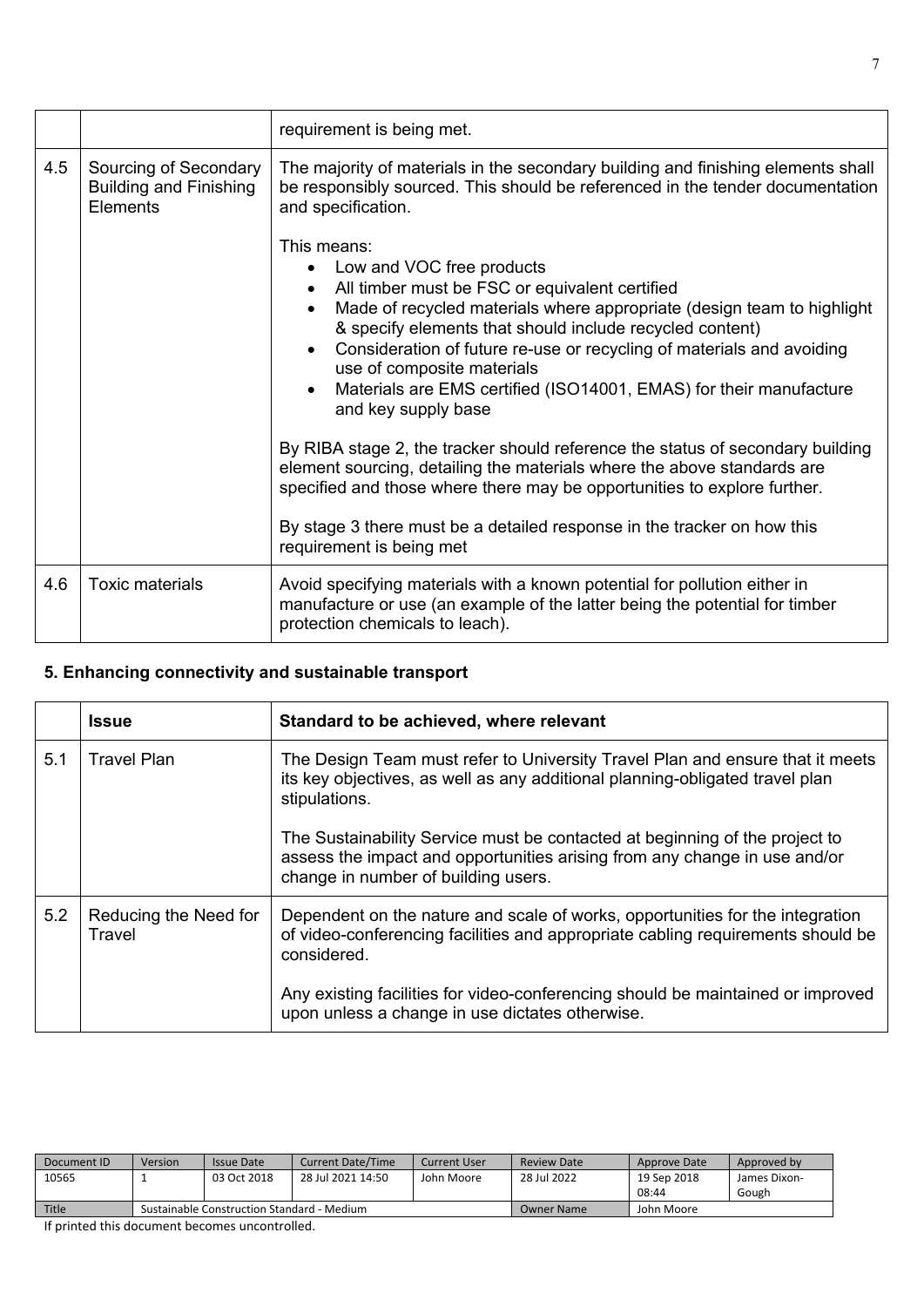### **6. Minimise Waste / Maximise Recycling**

|     | <b>Issue</b>                                         | <b>Standard to be achieved</b>                                                                                                                                                                                                                                                                                                                                                                                                                                                                                                                                                                                                                                                                                                                                                                                                                                                                                                                                                                    |
|-----|------------------------------------------------------|---------------------------------------------------------------------------------------------------------------------------------------------------------------------------------------------------------------------------------------------------------------------------------------------------------------------------------------------------------------------------------------------------------------------------------------------------------------------------------------------------------------------------------------------------------------------------------------------------------------------------------------------------------------------------------------------------------------------------------------------------------------------------------------------------------------------------------------------------------------------------------------------------------------------------------------------------------------------------------------------------|
| 6.1 | Resource<br>management<br>throughout<br>construction | For projects at a value of £300k+ a Site Waste Management Plans must be<br>produced and shall include reduce/reuse/recycling targets that incorporate best<br>practice:<br>Waste volumes - estimated and actual<br>Diversion from landfill – estimated and actual<br>$\bullet$<br>The Principal Contractor will have responsibility for tracking and reporting on<br>these metrics.<br>A simple template is available on request from the Sustainability Service /<br>Design Team to assist the principal contractor in undertaking this exercise<br>throughout the project.<br>Capital projects must achieve a minimum 90% recycling rate (excluding<br>hazardous waste).                                                                                                                                                                                                                                                                                                                        |
| 6.2 | Resource<br>management in use                        | Waste management arrangements are to be agreed by the Design Team and<br>Cleaning Services Manager and potential implications on the design e.g.<br>flooring type, layout) are to be referenced in the Tracker document.<br>Agreed Waste management arrangements must be referenced in the O&M<br>manual (and Building User Guide, where one exists).<br>Waste management arrangements are to include consideration of waste<br>segregation, collection and recycling:<br>Internal recycling facilities should be maintained or improved upon to enable<br>segregated waste collection of recyclable and general wastes.<br>Bin type and capacity should be appropriate to the building facilities and<br>number of users (which will determine e.g. if a food waste box is required).<br>The location and access of recycling facilities (internal and external, for access<br>/ waste collection purposes) should be considered in the context of space<br>layout and FFE in the design stages. |

### **7. Biodiversity / Landscaping**

|     | <b>Issue</b>                                           | <b>Standard to be achieved</b>                                                                                                                                                                                                                                                                                                                                                                                                                |
|-----|--------------------------------------------------------|-----------------------------------------------------------------------------------------------------------------------------------------------------------------------------------------------------------------------------------------------------------------------------------------------------------------------------------------------------------------------------------------------------------------------------------------------|
| 7.1 | Improving biodiversity<br>on University owned<br>sites | Where relevant, developments must aim to a net-positive impact on<br>University biodiversity and compliment the University Biodiversity Standard<br>and associated action plan. Both landscaping around and greenscaping of<br>buildings (e.g. green walls, sedum roofs) are to be considered.<br>Landscape design must be developed in collaboration with and signed off by<br>Grounds & Gardens Team Leader and the Sustainability Service. |

| Document ID | Version                                    | Issue Date  | <b>Current Date/Time</b> | <b>Current User</b> | <b>Review Date</b> | Approve Date | Approved by  |
|-------------|--------------------------------------------|-------------|--------------------------|---------------------|--------------------|--------------|--------------|
| 10565       |                                            | 03 Oct 2018 | 28 Jul 2021 14:50        | John Moore          | 28 Jul 2022        | 19 Sep 2018  | James Dixon- |
|             |                                            |             |                          |                     |                    | 08:44        | Gough        |
| Title       | Sustainable Construction Standard - Medium |             |                          |                     | Owner Name         | John Moore   |              |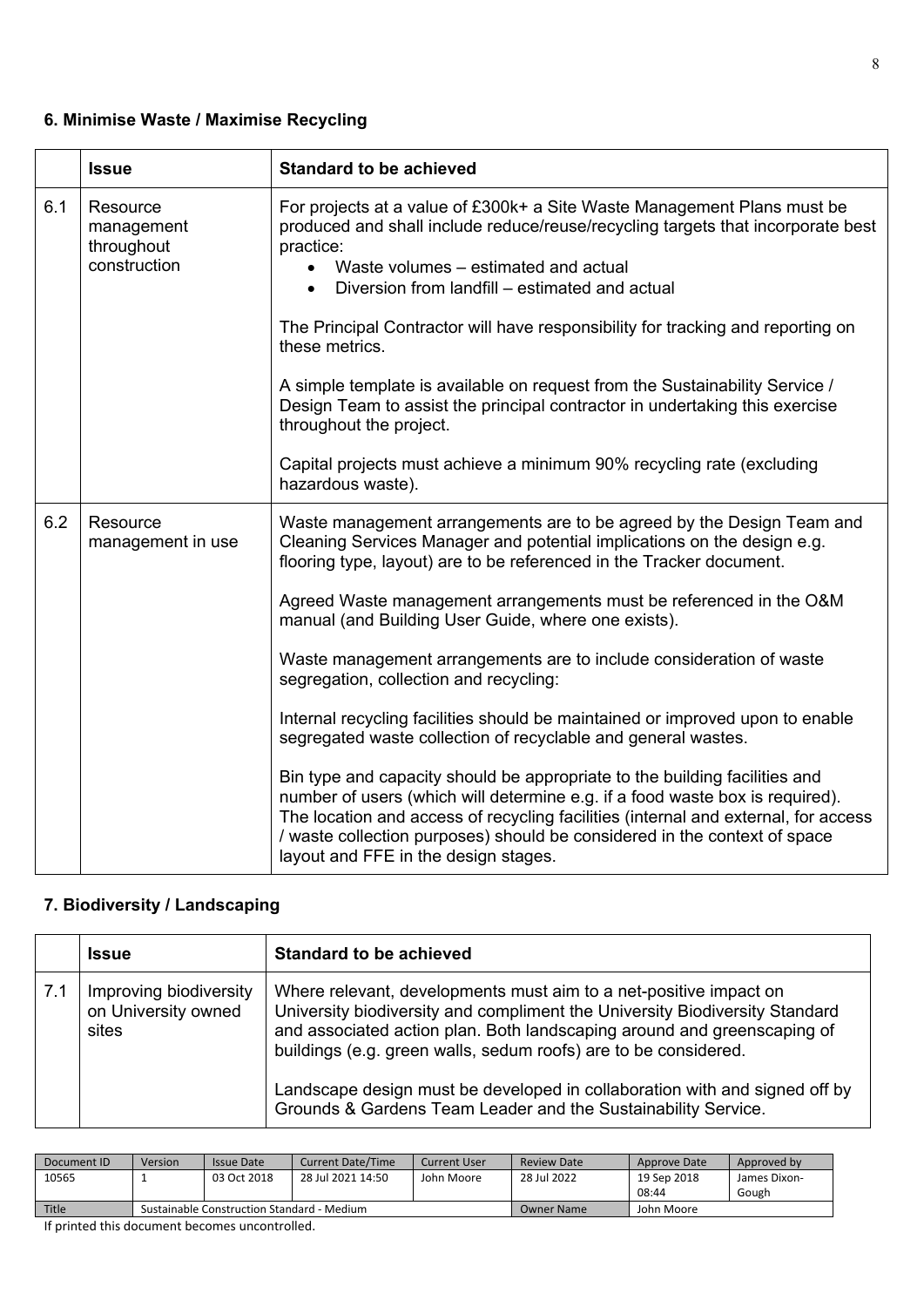| .7.2 | Tree management | Any trees within the site boundary or likely to be affected by traffic must be<br>protected with a fenced boundary in accordance with BS 5837.                                                                                                                                                      |
|------|-----------------|-----------------------------------------------------------------------------------------------------------------------------------------------------------------------------------------------------------------------------------------------------------------------------------------------------|
|      |                 | If tree loss within the site boundary cannot be avoided, removal must be<br>agreed with Estates Services and the Sustainability Service prior to any<br>works. Trees must be replaced 3-1 in a location agreed jointly between the<br>Grounds & Gardens Team Leader and the Sustainability Service. |

### **8. Construction impacts**

|     | <b>Issue</b>                 | <b>Standard to be achieved</b>                                                                                                                                                                                                                      |  |  |  |  |
|-----|------------------------------|-----------------------------------------------------------------------------------------------------------------------------------------------------------------------------------------------------------------------------------------------------|--|--|--|--|
| 8.1 | Deliveries to campus         | All deliveries to campus should commit to the University's No Idling policy;<br>switching off engines when stationary and park / load considerately.                                                                                                |  |  |  |  |
|     |                              | The Leeds Clean Air Zone is due to be enforced in late 2019. All buses and<br>HGVs which are below either Euro 4 petrol engines or Euro 6 diesel engine<br>standard will be affected by the Clean Air Zone.                                         |  |  |  |  |
|     |                              | Contractors are encouraged to meet the requirements of the Leeds Clean Air<br>Zone through compliant vehicles rather than paying fines.                                                                                                             |  |  |  |  |
|     |                              | HGV deliveries onto site should:<br>Follow the CLOCS Standard for Construction Logistics<br>OR.<br>Working to implement the standard within its supply chain over the<br>lifetime of the contract.<br>This should captured in the tracker document. |  |  |  |  |
| 8.2 | Use of generators on<br>site | Use of diesel generators for on-site plant and/or welfare vans should be<br>avoided or used only with prior agreement with the Engineering Service and<br>Sustainability Service.                                                                   |  |  |  |  |

### **9. Social and economic value**

|                       | <b>Issue</b>                                |                     |                   | Standard to be achieved                                                                                                                                                                                                                                                                                                                                                                                                                                                                                                                                                                                                                                                      |                     |                      |                       |             |
|-----------------------|---------------------------------------------|---------------------|-------------------|------------------------------------------------------------------------------------------------------------------------------------------------------------------------------------------------------------------------------------------------------------------------------------------------------------------------------------------------------------------------------------------------------------------------------------------------------------------------------------------------------------------------------------------------------------------------------------------------------------------------------------------------------------------------------|---------------------|----------------------|-----------------------|-------------|
| 9.1                   | value                                       | Social and economic |                   | Opportunities for demonstrating social and economic value should be<br>identified and agreed between the contractor(s), Design Team and<br>Sustainability Service with consideration for what is feasible in the scope of<br>the project and how the value is to be measured.<br>The contractor shall evidence how they will support social and economic<br>value at tender stage, through e.g.:<br>1) School/College/University site visits (no. of visits)<br>2) School/college workshops (no. of workshops)<br>3) Work experience under 18 years (no. of placements)<br>4) Work experience 18+ years (no. of placements)<br>5) Apprentices existing (no. of person weeks) |                     |                      |                       |             |
|                       | Document ID<br><b>Issue Date</b><br>Version |                     |                   | <b>Current Date/Time</b>                                                                                                                                                                                                                                                                                                                                                                                                                                                                                                                                                                                                                                                     | <b>Current User</b> | <b>Review Date</b>   | Approve Date          | Approved by |
| 10565<br>$\mathbf{1}$ |                                             | 03 Oct 2018         | 28 Jul 2021 14:50 | John Moore                                                                                                                                                                                                                                                                                                                                                                                                                                                                                                                                                                                                                                                                   | 28 Jul 2022         | 19 Sep 2018<br>08:44 | James Dixon-<br>Gough |             |
| Title                 |                                             |                     |                   | Sustainable Construction Standard - Medium<br><b>Owner Name</b><br>John Moore                                                                                                                                                                                                                                                                                                                                                                                                                                                                                                                                                                                                |                     |                      |                       |             |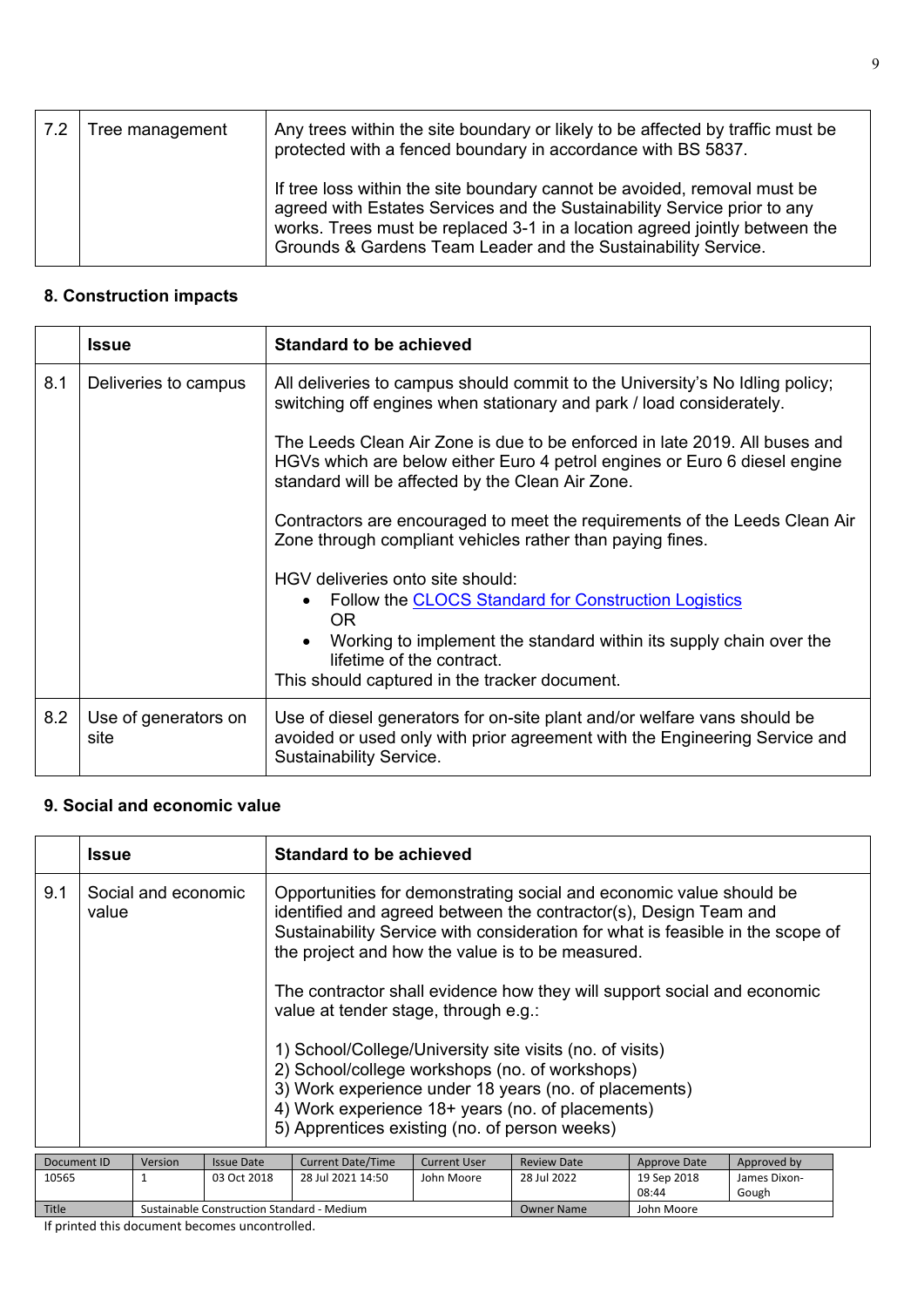|  | 6) Apprentices project initiated (no. of persons)<br>7) Project Initiated Higher Level Skills- (no. of persons recruited)<br>8) Progression into employment (no. of persons) |
|--|------------------------------------------------------------------------------------------------------------------------------------------------------------------------------|
|  | Metrics that the contractor has committed to will be monitored throughout the<br>project via the Tracker document.                                                           |

#### **10. Post occupancy**

|                   | <b>Issue</b>                       | <b>Standard to be achieved</b>                                                                                                                                                                                                                                                                                                                  |
|-------------------|------------------------------------|-------------------------------------------------------------------------------------------------------------------------------------------------------------------------------------------------------------------------------------------------------------------------------------------------------------------------------------------------|
| 10.1              | <b>Induction</b>                   | Building users, managers and support and maintenance teams are to be<br>provided with an induction into the building's environmental design and<br>systems and any other details of relevance to their roles. This should be<br>accompanied by provision of a Building User Guide which is to contain this<br>information.                      |
| 10.2 <sub>1</sub> | Post-Occupancy<br>Evaluation (POE) | Post-Occupancy Evaluation (POE) should be undertaken for larger projects<br>and the POE template completed to support the ongoing performance of<br>buildings, inform opportunities to learn from other projects on campus and<br>instil a culture of learning which has potential to link to Living lab projects or<br>other student research. |
| 10.3              | Seasonal<br>commissioning          | On larger projects, Seasonal Commissioning shall be undertaken as agreed<br>by the Head of Engineering, after a period of full-occupancy /full operation,<br>based on guidance with BSRIA document BG44/2013 so that systems are<br>checked at full load and part loads as experienced during transitional<br>seasons.                          |

### **11. References**

The following technical Standards, Procedures and Policies should followed throughout the RIBA design stages and compliance evidenced within the Tracker document and are available through Engineering Services:

- Fume Cupboard Technical Requirements
- Comfort Cooling Systems Guidance Note
- Space Temperature Policy
- University Building Management System Trend
- Water Policy
- Electrical Services Guidance for Consultants
- Energy Policy
- Metering
- Electrical Supply Application
- Technical Specification RCD's
- Lighting Policy
- Lecture Theatre Lighting
- V20 Low Voltage Switchgear
- Demand and Consumption Calculations
- Projects demand and consumption tracker

| Document ID  | Version                                    | Issue Date  | <b>Current Date/Time</b> | <b>Current User</b> | <b>Review Date</b> | Approve Date | Approved by  |
|--------------|--------------------------------------------|-------------|--------------------------|---------------------|--------------------|--------------|--------------|
| 10565        |                                            | 03 Oct 2018 | 28 Jul 2021 14:50        | John Moore          | 28 Jul 2022        | 19 Sep 2018  | James Dixon- |
|              |                                            |             |                          |                     |                    | 08:44        | Gough        |
| <b>Title</b> | Sustainable Construction Standard - Medium |             |                          |                     | <b>Owner Name</b>  | John Moore   |              |